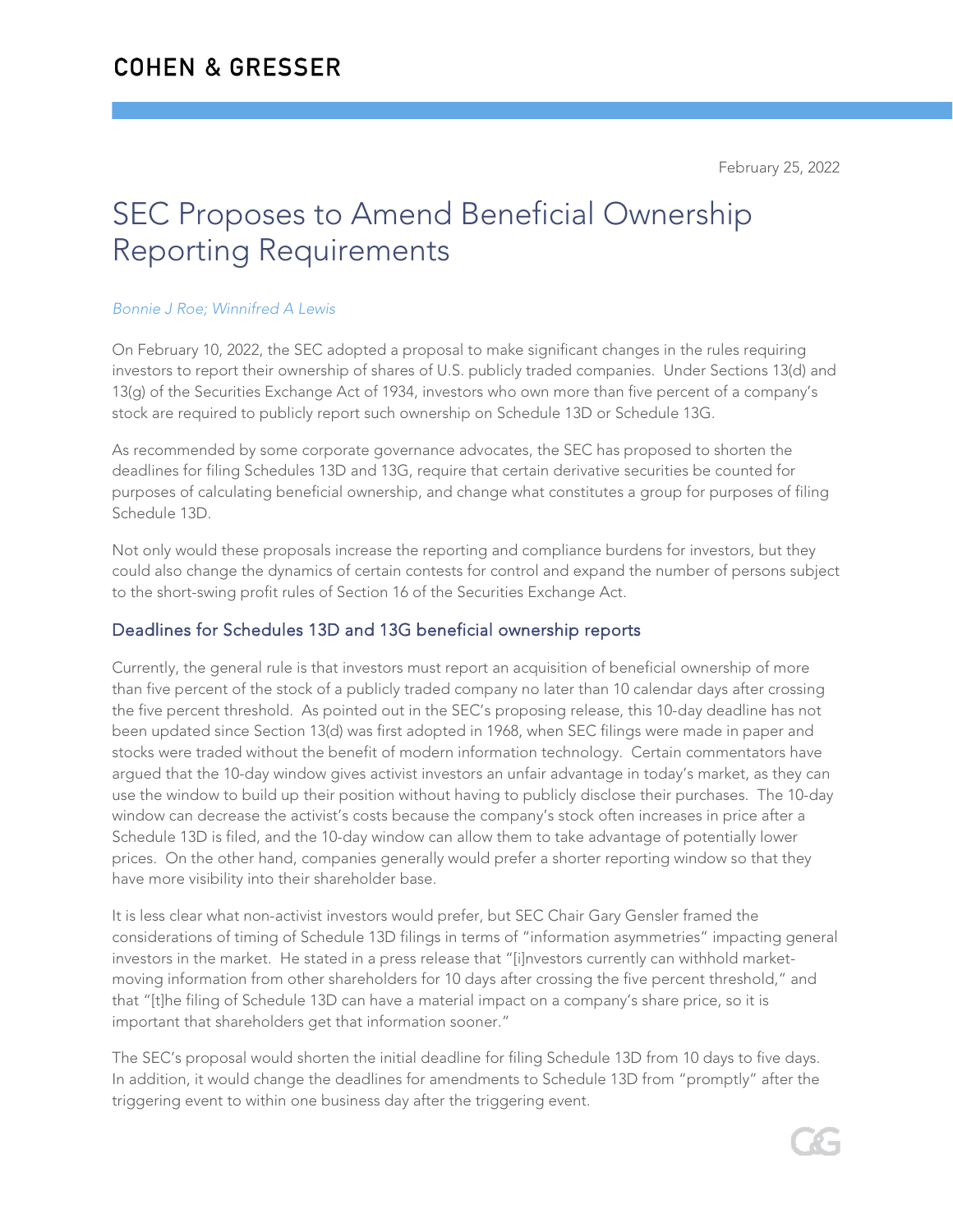The proposed amendments would also shorten the initial deadline for filing Schedule 13G. For Schedule [1](#page-1-0)3G filers who are qualified institutional investors or exempt investors,<sup>1</sup> the proposed amendments would shorten the initial filing deadline from 45 days after the end of the year to five business days after the end of the month in which the investor beneficially owns more than five percent of the company's stock. For Schedule 13G filers who are passive investors<sup>[2](#page-1-1)</sup> beneficially owning less than 20 percent of the company's stock, the proposed amendments would shorten the initial filing deadline from 10 days to five days after crossing the five percent beneficial ownership threshold.

The filing deadline for amendments to Schedule 13G would also be shorter under the SEC's new proposal. The SEC's proposal would change the filing requirements from 45 days after the year in which any change occurred to five business days after the month in which a material change occurred. In addition, for Schedule 13G amendments that must be filed as a result of an investor exceeding 10 percent beneficial ownership of a company's stock or as a result of an investor exceeding a five percent increase or decrease in beneficial ownership of a company's stock, qualified institutional investors must file such amendments within five business days, and passive investors must file such amendments within one business day.

Requiring some 13D filers to amend filings within one business day to reflect material changes might not be too onerous. Other filers are likely to find the one business day deadline problematic.

#### Reporting and disclosure of derivative securities

In general terms, an investor is deemed to beneficially own a security when the investor has or shares direct or indirect power over the voting or disposition of the security. Having the right to acquire such power within 60 days is also deemed to constitute beneficial ownership. Under current law, cash-settled derivatives are not counted for purposes of beneficial ownership reporting because, technically, they do not confer power over the voting or disposition of the reference securities. However, companies have sometimes complained that holders of derivatives have significant influence over the behavior of their counterparties or the trading prices of the stock. In its discussion of its proposed amendments, the SEC notes that holders of cash-settled derivative securities may have the incentives to influence the outcome of a vote and may be able to exert economic power through the potential impact of their actions on the stock price.

The SEC's proposed amendments would expand the definition of beneficial ownership for purposes of reporting to cash-settled derivatives, other than security-based swaps, if they are held with the purpose or effect of changing or influencing the control of the issuer, or in connection with or as a participant in any transaction having such purpose or effect. The proposed amendments also provide a formula for

<span id="page-1-1"></span> $2A$  "passive investor," as used in the release, is one that holds beneficial ownership of less than 20 percent of the publicly traded stock and did not acquire the securities with any purpose or effect of, nor in connection with or as a participant in any transaction having the purpose or effect of, changing or influencing the control of the company. Passive investors may report on Schedule 13G instead of Schedule 13D.





<span id="page-1-0"></span><sup>1</sup> A "qualified institutional investor, as used in the SEC's proposing release, is a specified institutional investor who acquired its stock in the ordinary course of business and not with the purpose or effect of, nor in connection with or as a participant in any transaction having the purpose or effect of, changing or influencing the control of the company. An "exempt investor," as used in the release, is one who acquired its interest prior to the company becoming publicly traded. Both qualified institutional investors and exempt investors may report on Schedule 13G instead of Schedule 13D.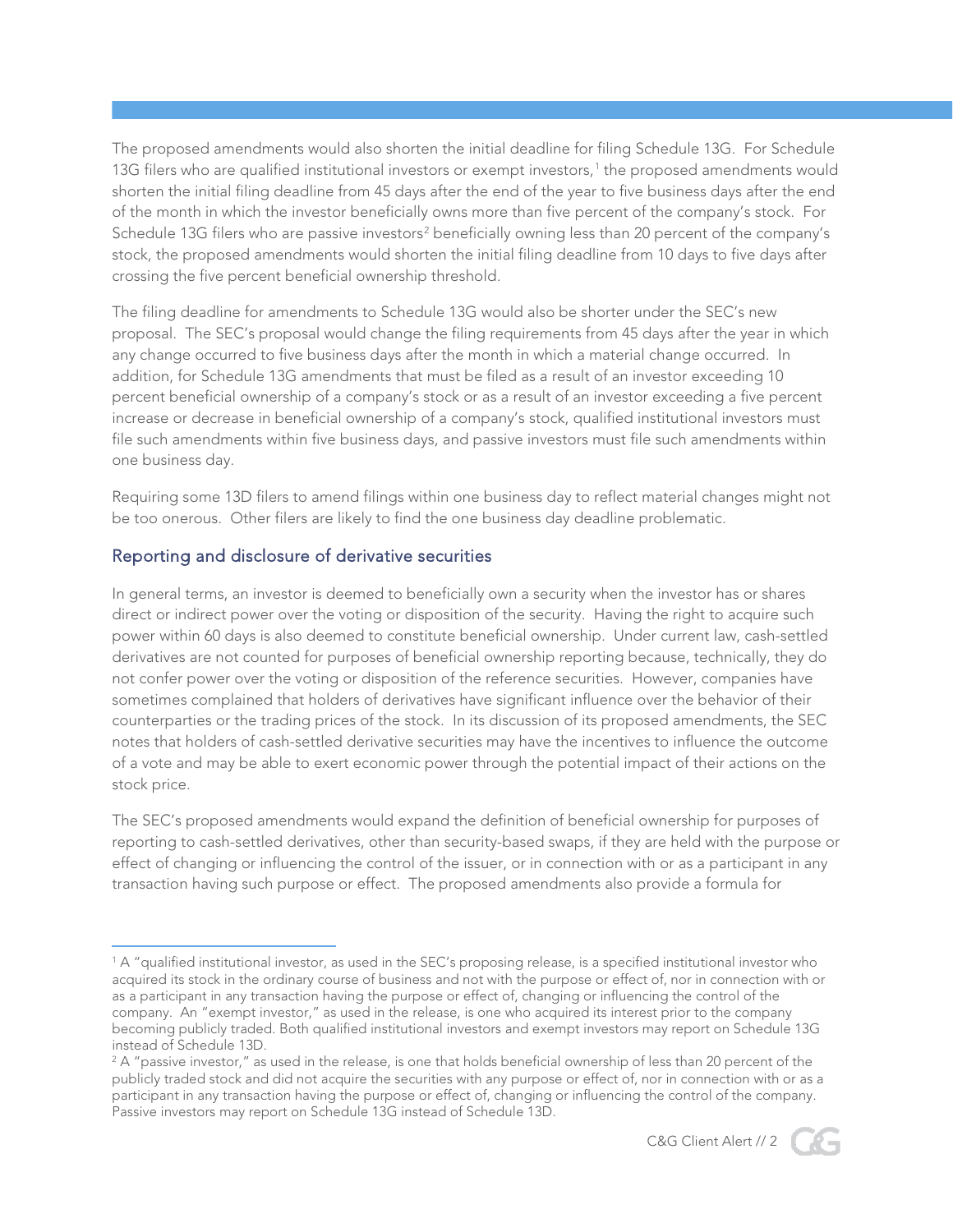calculating the number and percentage of the reference securities for purposes of beneficial ownership reporting.

The inclusion of cash-settled derivatives in the calculation of beneficial ownership could significantly change the dynamics of some contests for corporate control by requiring investors to become 13D filers before their actual stock ownership crossed the five percent threshold, as well as disclosing interests that might be adverse to those of other stockholders.

In addition, the proposed amendments would revise Item 6 of Schedule 13D to require a reporting investor to disclose interests in all derivative securities that use the issuer's stock as a reference security, whether or not the derivative securities are held with the purpose or effect of changing or influencing the control of the issuer. This could force the disclosure of "collars" and similar arrangements for limiting potential losses, which might be used by investors solely for the purpose of limiting their exposure to market risk.

## Formation of a "group" for purposes of beneficial ownership reporting

The SEC's proposed amendments would change the circumstances in which investors are deemed to form a group for purposes of beneficial ownership reporting. Under the proposed amendments, among other things, an investor acts as a group with another person if the investor shares with another market participant, with the purposes of causing such other person to acquire stock in the same company, the non-public information that a Schedule 13D filing will be made. This is aimed at forcing disclosure of the tacit coordination of so-called "wolf-pack" investors.

The proposed amendments also state that investors are a group if they "act as a group." In discussing the proposed amendments, the SEC writes that such rule is "intended to remove the potential implication that an express or implied agreement among group members is a necessary precondition to the formation of a group" for purposes of beneficial ownership reporting.

The proposed amendments would also exempt certain investors from constituting a group for beneficial ownership reporting purposes. Under the proposed amendments, investors would not form a group merely by communicating with each other without the purpose or effect of changing or influencing control of the issuer. Also, persons who enter into derivative agreements in the ordinary course of their business would not be deemed to form a group by virtue of the derivative agreement.

### Implications for Section 16 reporting and short-swing profit recovery

Section 16 of the Securities Exchange Act requires beneficial owners of more than 10 percent of a public company's securities to report their initial acquisition of such ownership to the SEC on a Form 3 and generally requires the reporting of subsequent purchases and sales on a Form 4 before the end of the second business day following the transaction. So-called short-swing profits (the price difference between a sale and a purchase that take place within a six-month period) are recoverable by the company, including in a derivative suit on behalf of the company. By increasing the number of ways an investor might be deemed a 10 percent beneficial owner, the proposed amendments potentially increase the number of persons who might have Section 16 reporting obligations and who might incur liability for short-swing profits. In this regard, questions might easily arise as to whether an investor held more than 10 percent and was, therefore, subject to Section 16 based on ownership of a cash-settled derivative or participation in a group.

C&G Client Alert // 3

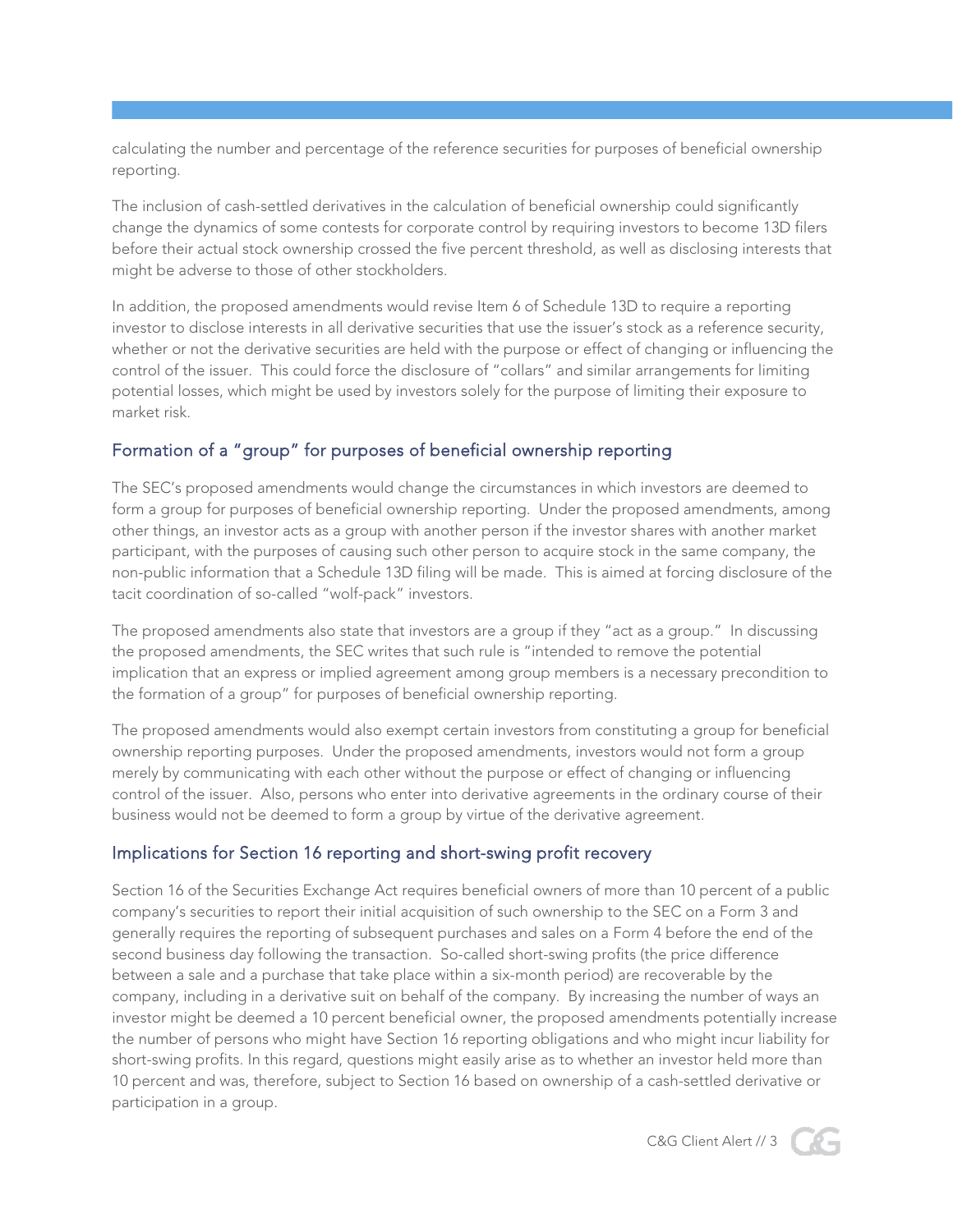## Comment period

The SEC will take public comments on its proposed amendments for 60 days before drafting a final rule, and not everything currently in the proposed amendments will remain in the final rule. The final rule will also be subject to a vote by the Commissioners. Currently, there are four Commissioners, three of whom are Democrats and one of whom is Republican. The Republican Commissioner, Hester Peirce, voted against the SEC's proposed rule.